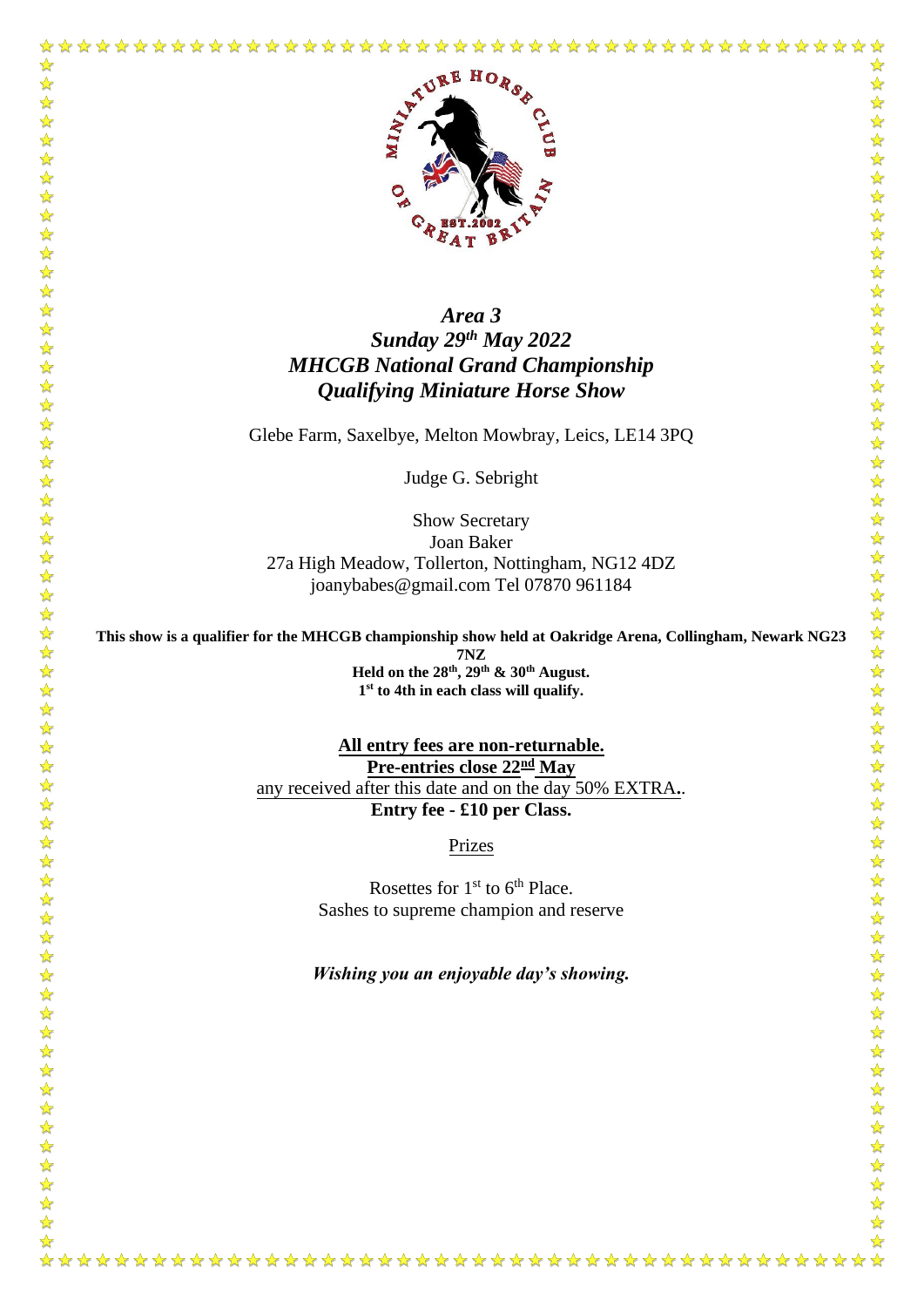#### Commencing at 10am prompt

**Class 1.** Turnout & Condition *(no show required)*

**Class 2.** Newcomer *(open to any exhibitor not having won a 1st to 3rd place at any miniature horse show.*  *Rosettes to all exhibitors. Basic help will be offered.)*

**Class 3.** Junior Handler not exc 18 yrs

**Colour Section Judged 80% Colour 20% conformation horses not exceeding 38"**

**Class 4.** Broken colour

**Class 5.** Spotted

**Class 6.** Solid Colour

**Class 7.** Any Other Colour

# **Colour Championship**

*Open to 1<sup>st</sup> & 2<sup>nd</sup> Place Horses in Classes*  $\overline{4}$  –7

**Refined type** open to horses not exceeding 38" at maturity

**Class 8.** Young Stock (1 & 2 year old) colt, filly or gelding

**Class 9.** 3 years and over stallion, mare or gelding.

**Draft type** open to horses not exceeding 38" at maturity

**Class 10.** Young Stock (1 & 2 year old) colt, filly or gelding

**Class 11.** 3 years and over stallion, mare or gelding.

**Middleweight type** open to horses not exceeding 38" at maturity

**Class 12.** Young Stock (1 & 2 year old) colt, filly or gelding

**Class 13.** 3 years and over stallion, mare or gelding.

**Scaled Down Show Horse Section** (open to horses not exceeding 38" at maturity)

**Class 14.** Show Hack

**Class 15.** Riding Horse

**Class 16.** Show Hunter

**Class 17.** Show Cob

**Class 18.** TB/Arabian type.

#### **Breed Section**.

- **Class 19. AMHA stallion** Open to horses registered with AMHA. Please state number on entry form
- **Class 20. AMHA mare or gelding** Open to horses registered with AMHA. Please state number on entry form
- **Class 21. AMHR stallion** Open to horses registered with AMHR. Please state number on entry form
- **Class 22. AMHR mare or gelding** Open to horses registered with AMHR. Please state number on entry form.
- **Class 23. PART AMHA** Open to horses to horse with one parent registered AMHA
- Class 24. Born and Bred in the UK Open to any breed not exc 38" carrying a British Prefix.
- **Class 25. Falabella & Partbred Falabella** Horses
- **Class 26. AMHCGB Studbook A (Full American)** Any Age, Any Sex
- **Class 27. AMHCGB Studbook B (Part American)** Any Age, Any Sex
- **Class 28. AMHCGB Studbook C (Basic ID passport)** Any Age, Any Sex
- **Class 29. AMHCGB (Overstamped)** Any Age, Any Sex
- **Class 30. British Miniature Shetland** Any sex not exc 34" (Will be split into ages if sufficient entries )
- **Class 31. British Standard Shetland**

**Class 32. The Maybeck Miniatures English Heritage Class** Open to all miniature horses of pure British breeding – no American / foreign bloodlines. This can be pure or part breds and includes any British natives, British spotted, British miniatures etc. Evidence of bloodline will be checked via passports where recorded Open to horses 42" and under Horses do not have to be registered with any particular society, unregistered British bred horses accepted.

- **Class 33. Gelding** Open to any age not exc 38"
- **Class 34. Ultra mini** Open to horses not expecting to exceed 30" at maturity.
- **Class 35. Veteran** Open to animals 10years and over

# **Supreme Championship**

*open to 1<sup>st</sup>* & 2<sup>*nd*</sup> *places in classes*  $8 - 35$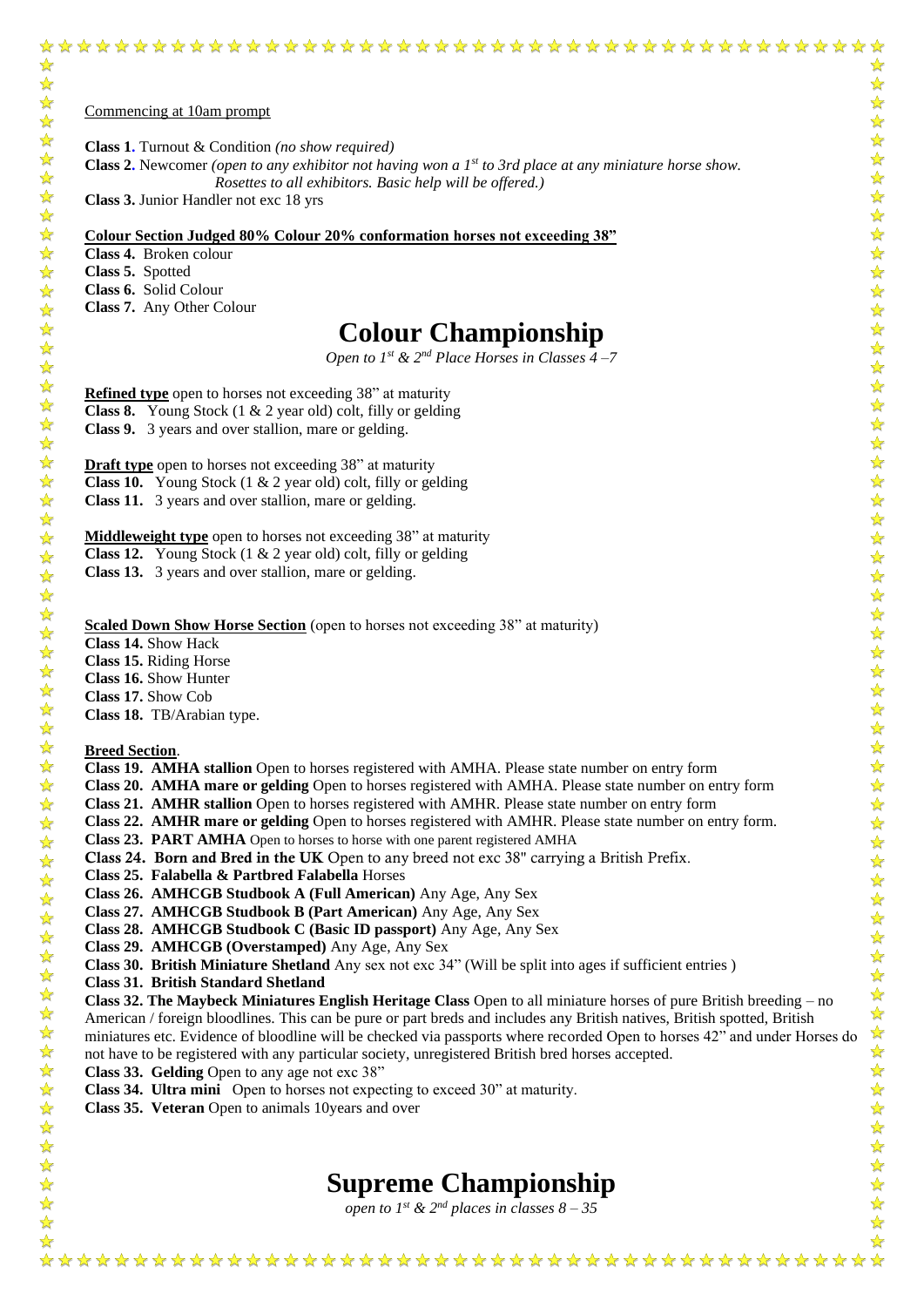# **Performance Section**

**Driving Section Class 36. Novice Driving** Class **Class 37. Open Driving** Class.

> *1 st places in Classes 36 & 37 qualify for The Driven Supreme of 2022 to be held at The Grand Champs Show in August.*

**Trio Section** Not before 1pm (will run on after all showing classes are finished)

\*\* MHCGB performance classes, which include Halter Obstacle, Jumper, Hunter Jumper, Dressage (In-hand, Long Reined, Driven), Puissance and Liberty are open to any equine eligible to be overstamped by or hold a passport issued by the Miniature Horse Club of Great Britain.\*\*

To take part in performance classes, animals must be

• 2yrs+ for halter obstacle, liberty and in-hand dressage

• 3yrs+ for jumping, any long reined classes and all driving classes.

(The show age of the horse is determined from January 1st preceding its birthday)

*Class are entered on an individual basis, if you satisfy the requirements for the Performance Trio your points will be worked out following the show and posted on the clubs website*

**Class 38.** Novice Halter Obstacle - *part of the MHCGB Performance Trio* 

**Class 39.** Open Halter Obstacle - *part of the MHCGB Performance Trio*

**Clear round** - jumps can be set to handlers preferred height, entry fee  $\pounds 2$  on the gate, class limited to a 30min time slot

**Class 40.** Novice Jumper - *part of the MHCGB Performance Trio*

**Class 41.** Open Jumper - *part of the MHCGB Performance Trio*

**Class 42.** Novice Dressage – In-hand (caller allowed) – *part of the MHCGB Performance Trio* 

**Class 43.** Novice Dressage – Long Reined (caller allowed) – *part of the MHCGB Performance Trio* 

**Class 44.** Open Dressage – Long Reined (no caller allowed) – *part of the MHCGB Performance Trio*

\*\*At MHCGB Area Shows the jumps used for the Performance Trio qualifiers will vary in style depending on what is available at the venue / what we can get to the venue. They will all be built with horse and handler safety as paramount importance and they will range in height from 6 to 18inch for the first round of the Novice classes and 18 to 32inch for Open.

#### **RULES**

**This show is run under the rules of the MHCGB. Exhibitors are asked to acquaint themselves with the MHCGB Rules. Non-members may download from [www.mhcgb.co.uk](http://www.mhcgb.co.uk/)**

The organisers shall not be responsible for any loss or damage sustained by any exhibitor.

The organisers reserve the right to cancel or amalgamate any classes if there are insufficient entries.

The organisers reserve the right to refuse entries to any person without explanation.

Classes with sufficient entries will be split at the discretion of the show manager.

Any animal showing any sign of disease or illness will be requested to leave the showground.

琴琴: ☆

\*\*\*\*\*\*\*

55年  $\frac{1}{\sqrt{2}}$  $\frac{1}{\sqrt{2}}$  $\frac{1}{\sqrt{2}}$  $\frac{1}{\sqrt{2}}$